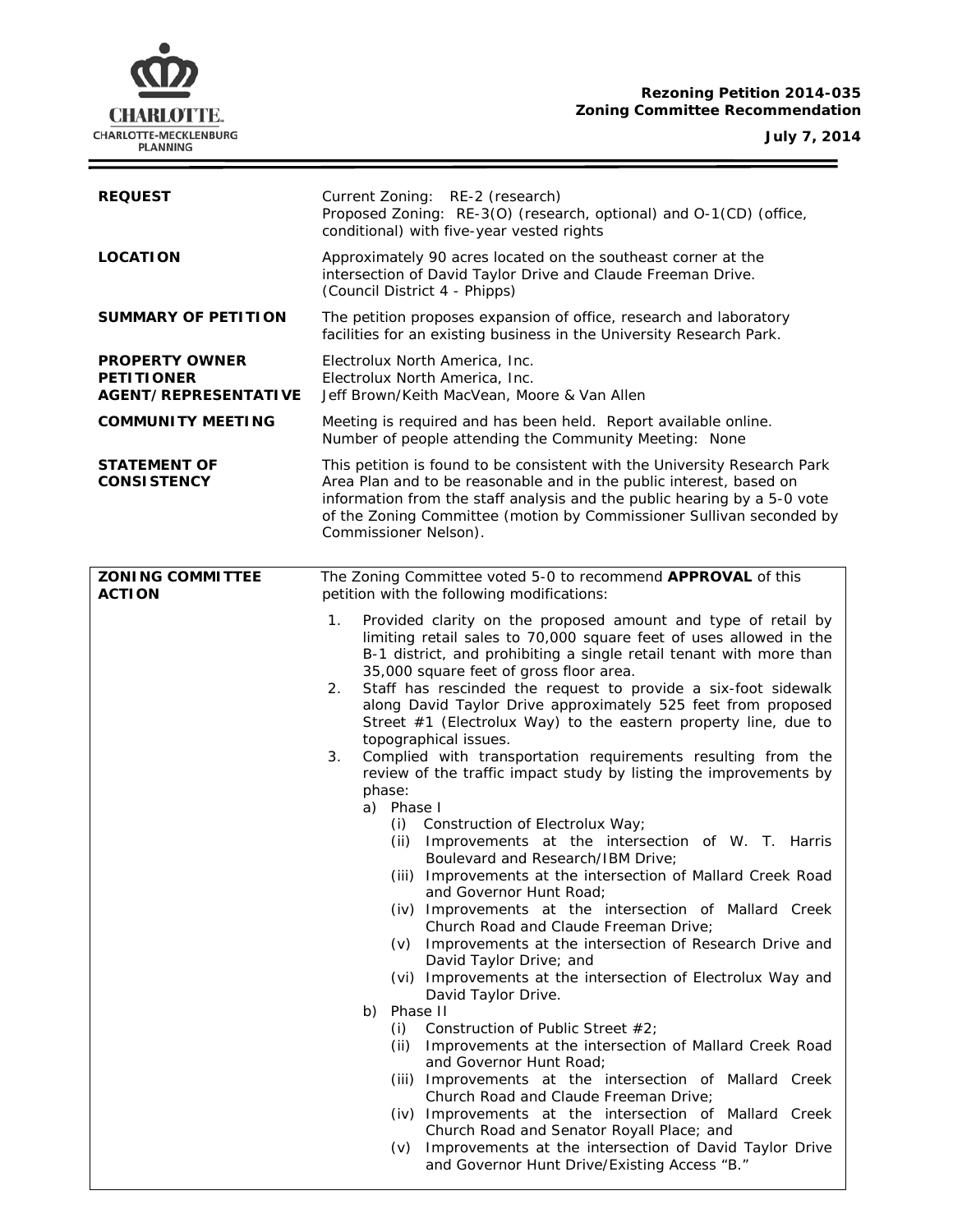|    | devices to screen roof top structures or equipment.                                                                           |
|----|-------------------------------------------------------------------------------------------------------------------------------|
|    |                                                                                                                               |
|    | feet exclusive of roof top mechanical equipment and screens or                                                                |
|    | 14. Limited building height within Development Areas 1 and 2 to 150                                                           |
|    | Phase II transportation improvements.                                                                                         |
|    | for up to 968,874 square feet upon substantial completion of                                                                  |
|    | 13. Amended phasing requirements to allow a certificate of occupancy                                                          |
|    | completion of Phase I transportation improvements.                                                                            |
|    | for up to 390,000 square feet to be allowed upon substantial                                                                  |
|    | 12. Amended phasing requirements to allow a certificate of occupancy                                                          |
|    | Freeman Drive.<br>11. Limited to only one accessory drive-through window on the site.                                         |
|    | 10. Providing a CATS waiting pad on David Taylor Drive and Claude                                                             |
|    | pedestrian trail will be maintained by Electrolux.                                                                            |
|    | each side, and repair of lighting inside tunnel. Existing on-site                                                             |
|    | repair of bridge, provision of eight-foot wide concrete sidewalk on                                                           |
| 9. | Improvements to existing on-site pedestrian tunnel including                                                                  |
|    | to have an operable pedestrian entrance.                                                                                      |
|    | uses located within Development Area 2A from the optional<br>request to not require each building façade oriented to a street |
|    | Amended Note 2(h) to eliminate retail sales and restaurant<br>f)                                                              |
|    | buildings.                                                                                                                    |
|    | request to not require doorways to be recessed into the face of                                                               |
|    | uses located within Development Area 2A from the optional                                                                     |
|    | e) Amended Note 2(g) to eliminate retail sales and restaurant                                                                 |
|    | pedestrian trail along Claude Freeman Drive.                                                                                  |
|    | Freeman Drive; this sidewalk will be connected to the existing                                                                |
|    | majority of David Taylor Drive, and to allow a sidewalk to be<br>provided along portions of David Taylor Drive and Claude     |
|    | Amended Note 2(f) to not require a six-foot sidewalk along the<br>d)                                                          |
|    | Street $#2$ .                                                                                                                 |
|    | c) Amended Note 2(e) to request a 24-foot setback along Public                                                                |
|    | Area 2A.                                                                                                                      |
|    | retail sales and restaurant uses are located in Development                                                                   |
|    | requirements will not be met with private urban open space if                                                                 |
|    | Street $#2$ .<br>b) Amended 2(c) to state that public urban open space                                                        |
|    | allowed to provide parking between the building and Public                                                                    |
|    | restaurants located in Development Area 2A will not be                                                                        |
|    | a) Added 2(a) (iv) to specify that retail sales uses and                                                                      |
| 8. | Amended optional provisions as follows:                                                                                       |
| 7. | Delineated and labeled Development Area 2A.                                                                                   |
| 6. | Referred to Public Street #1 as Electrolux Way.                                                                               |
|    | Freeman Drive and David Taylor Drive. There is no existing<br>sidewalk along the site's frontage on Claude Freeman Drive.     |
|    | of the employees will be provided that runs between Claude                                                                    |
|    | sidewalk, and noted that an on-site walking trail/sidewalk for use                                                            |
|    | four-foot and six-foot proposed additions to an existing four-foot                                                            |
|    | to the site from Claude Freeman Drive by showing and labeling                                                                 |
| 5. | in height.<br>Provided clarity on the width of the existing sidewalk connections                                              |
|    | detached directory signs up to 24 square feet and up to five feet                                                             |
|    | square feet of sign area and seven feet in height, and two                                                                    |
|    | signs by specifying two detached identification signs up to 50                                                                |
| 4. | Provided clarity on the optional request for detached directional                                                             |

Nays:<br>Absent: None<br>Labov Recused: Dodson

**VOTE** Motion/Second: Sullivan/Eschert<br>Yeas: Allen, Eschert, N Allen, Eschert, Nelson, Ryan, and Sullivan Labovitz and Walker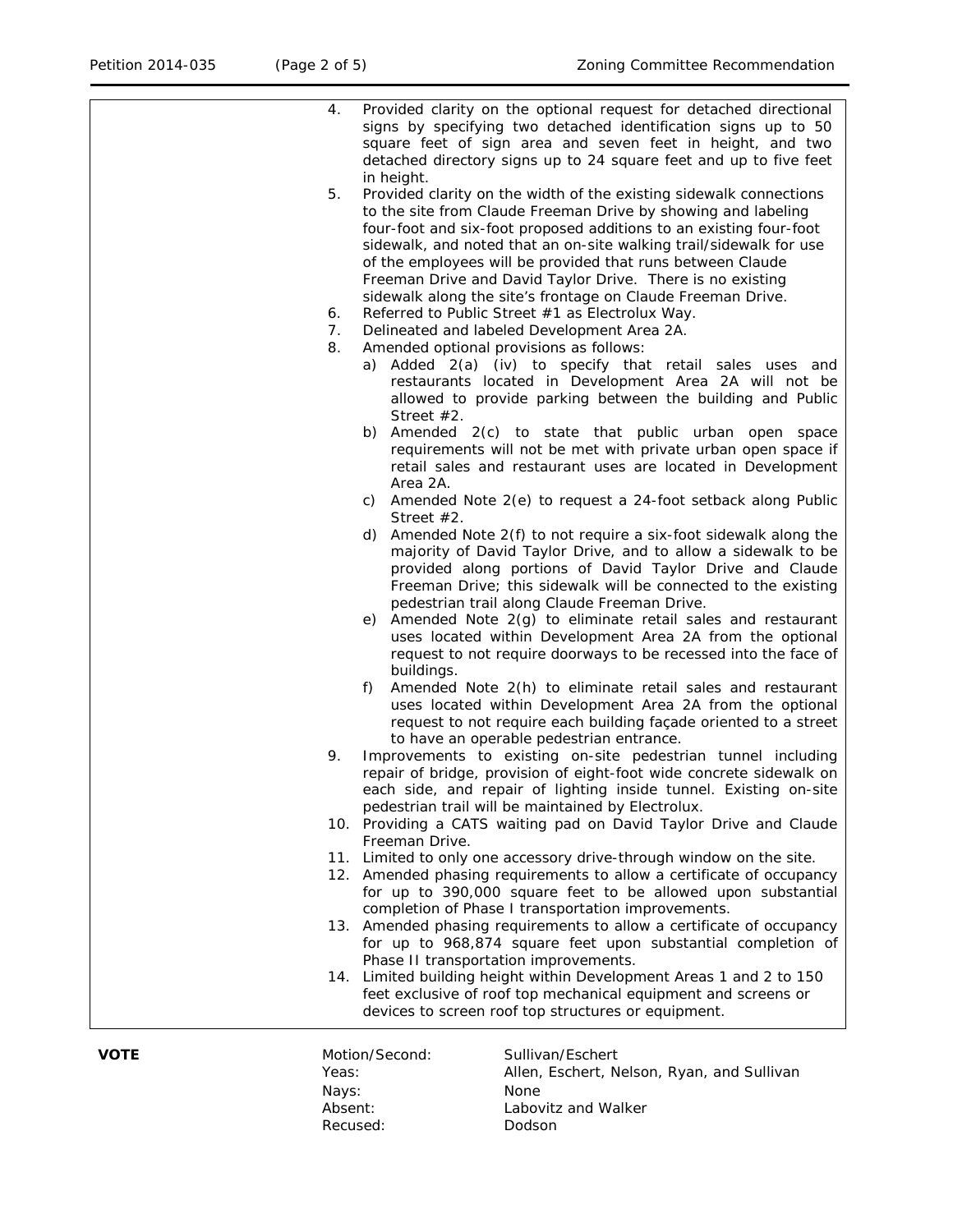| <b>ZONING COMMITTEE</b><br><b>DISCUSSION</b> | Staff provided an overview of the petition, noting that the outstanding<br>issues had been resolved and that the petition is consistent with<br>the University Research Park Area Plan. There was no further discussion<br>of this request. |
|----------------------------------------------|---------------------------------------------------------------------------------------------------------------------------------------------------------------------------------------------------------------------------------------------|
| <b>STAFF OPINION</b>                         | Staff agrees with the recommendation of the Zoning Committee.                                                                                                                                                                               |

# **FINAL STAFF ANALYSIS (Pre-Hearing Analysis online at [www.rezoning.org\)](http://www.rezoning.org/)**

#### **PLANNING STAFF REVIEW**

### • **Proposed Request Details**

The site plan accompanying this petition contains the following provisions:

- Five-year vested rights.
- Retains the existing 276,126-square foot building in Development Area 1.
- Proposes up to 893,874 square feet of expansion area in Development Area 2.
- Of the total allowed square footage permitted in Development Areas 1 and 2, only up to 70,000 square feet may be used for retail sales allowed in the B-1 (neighborhood business) zoning district, and a single retail sales tenant with more than 35,000 square feet of gross floor area is prohibited.
- Proposes up to 75,000 square feet of gross floor area for uses allowed in the O-1 (office) district in Development Area 3.
- Prohibited uses include but are not limited to residential dwelling units, family childcare homes, nursing homes, religious institutions, motion picture theaters, bed and breakfasts, jails and prisons, orphanages/children's homes.
- The total number of principal buildings on the site shall not exceed ten.
- Two new public streets and transportation requirements resulting from the review of the traffic impact study listed by phase.
- Issuance of certificates of occupancy conditioned upon completion of proposed public streets.
- Access to site provided via David Taylor Drive, Claude Freeman Drive and proposed public streets.
- New building and parking setbacks adhere to a 100-foot setback along Claude Freeman Drive and David Taylor Drive, a 30-foot setback along Electrolux Way, and a 24-foot setback on proposed Public Street #2.
- On-site walking trail/sidewalks for use of the employees of the site.
- Detached lighting limited to 25 feet in height.
- Optional provisions include:
	- Allow vehicular parking, maneuvering, and service between the proposed buildings and public streets, except retail sales uses and restaurant uses located in Development Area 2A will not be allowed to provide parking between the building and Public Street #2.
	- Building height of 150 feet exclusive of roof top mechanical equipment and screens or devices used to screen roof top structures or equipment for Development Areas 1 and 2.
	- Allow public urban open space requirements within Development Areas 1, 2 and 3 to be met with private urban open space, except for retail sales and restaurant uses in Development Area 2A.
	- Allow parking for "All Other Uses" to be at the rate of one space per 450 gross square feet instead of one space per 400 gross square feet.
	- To not require a six-foot sidewalk along the majority of David Taylor Drive and Claude Freeman Drive due to the location of the existing street trees and the severe changes in topography located directly behind the existing street trees. A sidewalk will be provided along portions of David Taylor Drive and Claude Freeman Drive, which will be connected to the existing pedestrian trail along Claude Freeman Drive.
	- Elimination of doorways required to be recessed into the face of buildings in Development Areas 1, 2 and 3, except for retail sales and restaurant uses in Development Area 2A.
	- Removal of the requirement that each building façade oriented to a street must have an operable pedestrian entrance in Development Areas 1, 2 and 3, except for retail sales and restaurant uses in Development Area 2A.
	- Allowing the buildings on the site to provide at least one loading dock space for each 200,000 square feet of building area, instead of one loading dock space per each additional 100,000 square feet beyond 150,000 square feet of gross floor area.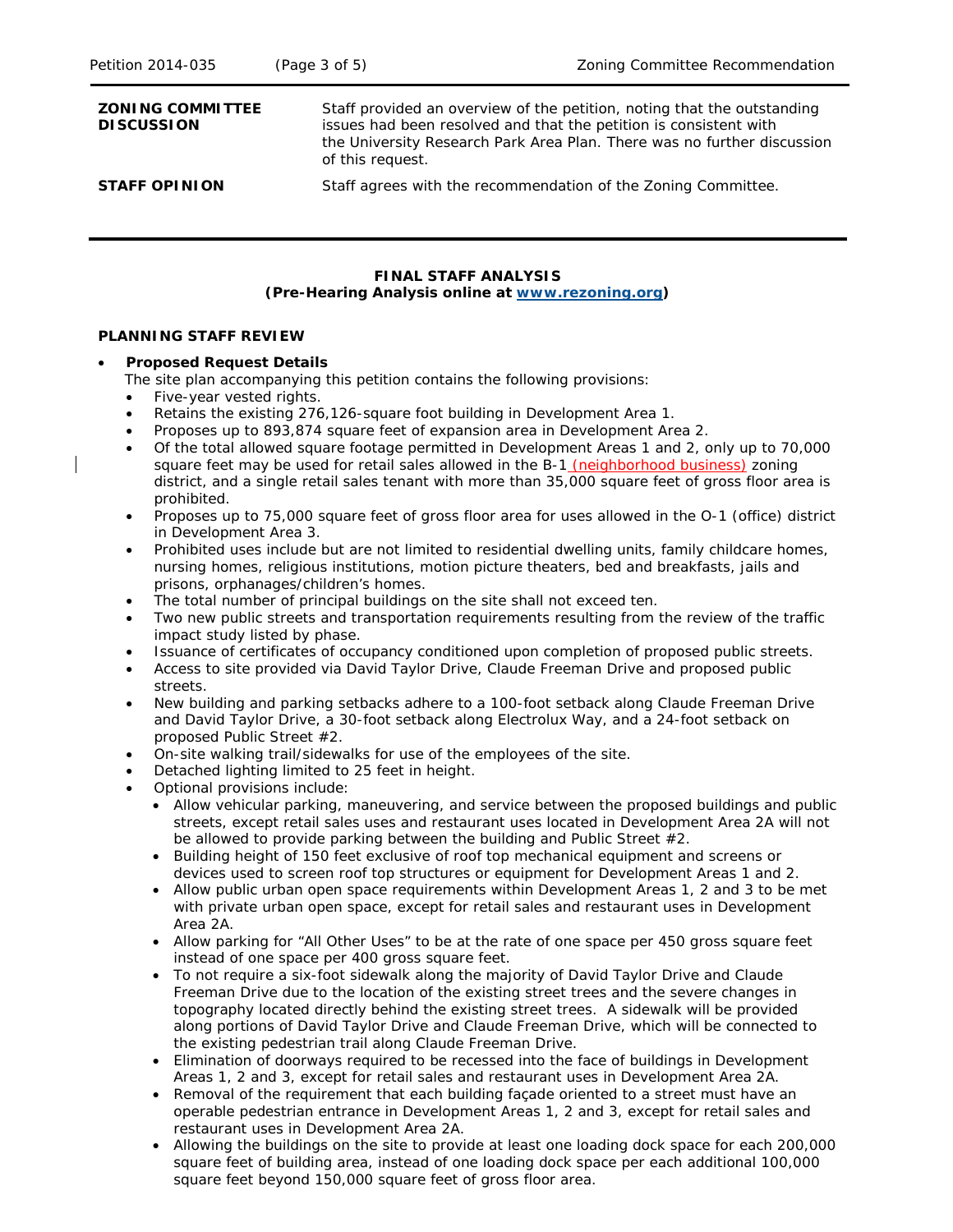- Allowing detached lights to be up to 30 feet high and to allow the existing site lighting to remain, instead of the maximum height of 20 feet.
- Elimination of requirement that buildings with more than six stories comply with the base of high rise requirements.
- Allowing two detached identification signs and two detached directory signs per street front. Detached identification signs may have up to 50 square feet of sign area and be seven feet in height. The detached directory signs may have up to 24 square feet of sign area and be up to five feet in height.
- Allowing the existing four-foot sidewalk connection to Claude Freeman Drive to be extended at the same width. In locations where the existing grade can accommodate a wider sidewalk the width may be increased to six feet.
- Allowing retail sales permitted the B-1 (neighborhood business) district over 10,000 square feet. The total amount of retail sales that can be constructed on the site will be limited to 70,000 square feet of gross floor area and the maximum size of a single retail sales tenant will be limited to 35,000 square feet of gross floor area.

## • **Public Plans and Policies**

- The *University Research Park Area Plan* (2010) recommends a mixture of office and residential for the majority of the site, and office, retail and residential uses for a smaller part of the site. Building height should not exceed eight stories. However, staff is supportive of the proposed height for the building because the site is identified as an activity center intended to become the heart of the University Research Park, and the proposed building is located in the center of a large site.
- The proposed development is consistent with the *University Research Park Area Plan*.

**DEPARTMENT COMMENTS** (see full department reports online)

- **Charlotte Area Transit System:** No issues.
- **Charlotte Department of Neighborhood & Business Services:** No issues.
- **Transportation:** No issues.
- **Charlotte Fire Department:** No issues.
- **Charlotte-Mecklenburg Schools:** No issues.
- **Charlotte-Mecklenburg Storm Water Services:** No issues.
- **Charlotte-Mecklenburg Utilities:** No issues.
- **Engineering and Property Management:** No issues.
- **Mecklenburg County Land Use and Environmental Services Agency:** No issues.
- **Mecklenburg County Parks and Recreation Department:** No issues.
- **Urban Forestry:** No issues.

### **ENVIRONMENTALLY SENSITIVE SITE DESIGN** (see full department reports online)

- **Site Design:** The following explains how the petition addresses the environmentally sensitive site design guidance in the *General Development Policies-Environment*.
	- Facilitates the use of alternative modes of transportation by providing pedestrian facilities beyond those required.

### **OUTSTANDING ISSUES**

• No issues.